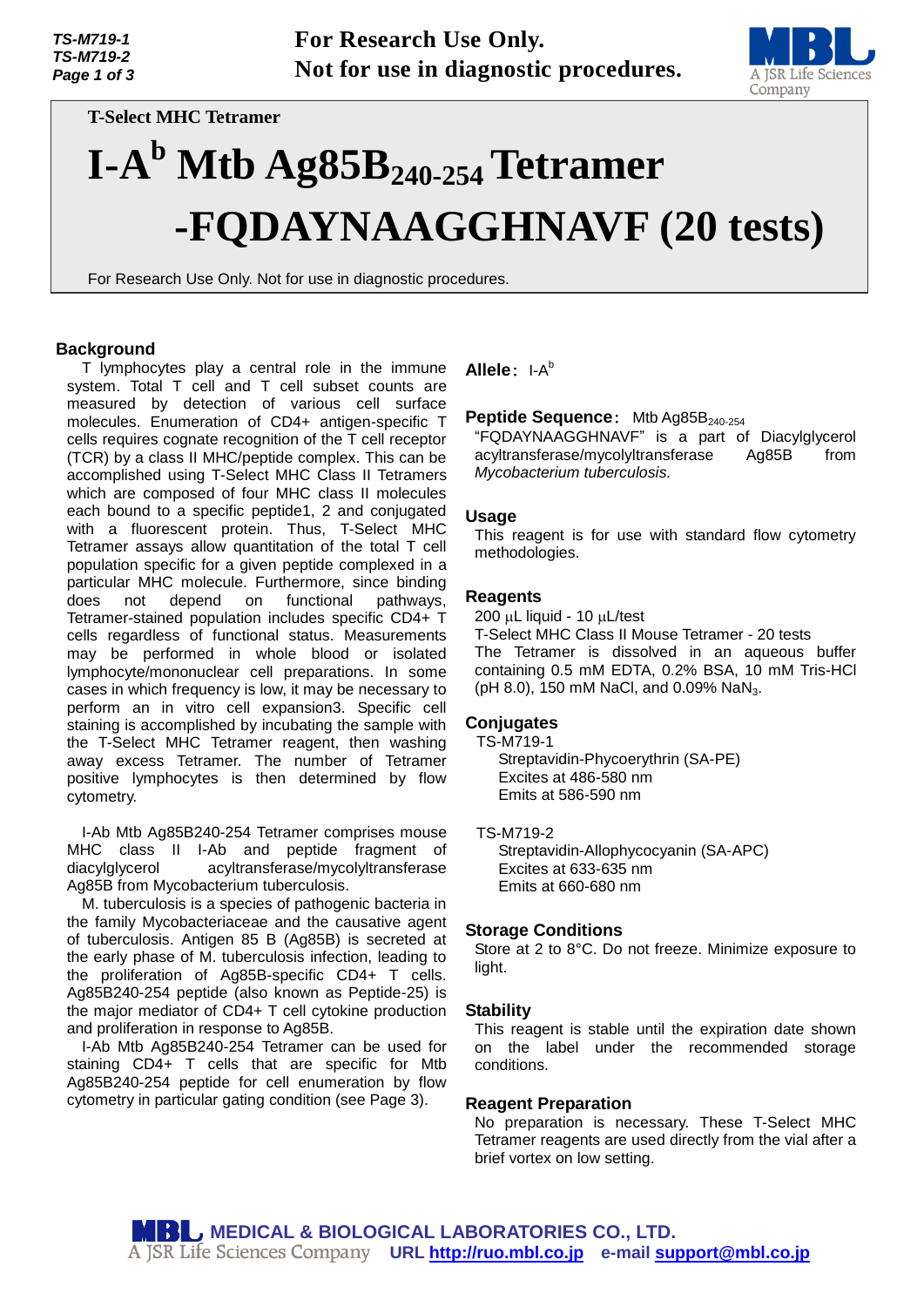#### *TS-M719-1 TS-M719-2 Page 2 of 3*

## **Evidence of Deterioration**

*a* Any change in the physical appearance of this reagent may indicate deterioration and the reagent should not be used. The normal appearance is a clear, colorless to pink (SA-PE), or light blue (SA-APC).

# **Mouse I-A alleles**

| MHC class II  | $I-A^b$                       | LA <sup>d</sup>                                    | $I - A^k$ | $I-A^S$               | $I-A97$    |
|---------------|-------------------------------|----------------------------------------------------|-----------|-----------------------|------------|
| Mouse strains | C57BL/-<br>BXSB/Mp<br>$129/-$ | BALB/c<br>DBA/2<br>B <sub>10</sub> .D <sub>2</sub> | C3H/He    | SJL/J<br><b>B10.S</b> | <b>NOD</b> |

## **References about Mtb Ag85B240-254**

1) Kariyone A, *et al. Int. Immunol.* **15**: 1183-1194 (2003)

## **Statement of Warnings**

- 1. This reagent contains 0.09% sodium azide. Sodium azide under acid conditions yields hydrazoic acid, an extremely toxic compound. Azide compounds should be flushed with running water while being discarded. These precautions are recommended to avoid deposits in metal piping in which explosive conditions can develop. If skin or eye contact occurs, wash excessively with water.
- 2. Specimens, samples and material coming in contact with them should be handled as if capable of transmitting infection and disposed of with proper precautions.
- 3. Never pipette by mouth and avoid contact of samples with skin and mucous membranes.
- 4. Minimize exposure of reagent to light during storage or incubation.
- 5. Avoid microbial contamination of reagent or erroneous results may occur.
- 6. Use Good Laboratory Practices (GLP) when handling this reagent.

#### **Materials Required But Not Supplied**

- 12 x 75 mm polypropylene test tubes
- Transfer pipettes
- Pipettors and disposable pipette tips
- Vortex mixer
- Centrifuge capable of 150 x g or 400 x g
- Aspirator
- PBS
- Red blood cell lysis reagent
- Anti-CD4 (Mouse) mAb-FITC (clone GK1.5) MBL PN D341-4
- 7-AAD Viability Dye Beckman Coulter, Inc., PN A07704
- Clear Back (Human FcR blocking reagent), MBL, PN MTG-001

#### **Procedure for Cell Preparations and Cell Suspensions**

- 1. Collect lymph node, spleen or thymus and prepare a single-cell suspension according to an established protocol. Cells should be re-suspended at a concentration of 2 x 10<sup>7</sup> cells/mL. 50  $\mu$ L of sample is required for each T-Select MHC Tetramer determination.
- 2. Add 10 µL of Clear Back (human FcR blocking reagent, MBL, PN MTG-001) to each 12 x 75 mm test tube.
- 3. Add 50  $\mu$ L cell suspension into each test tube (e.g. 1 x 10<sup>6</sup> cells per tube).
- 4. Incubate for 5 minutes at room temperature.
- 5. Add 10  $\mu$ L of T-Select MHC Tetramer and vortex gently.
- 6. Incubate for 30-60 minutes at 2-8°C or room temperature (15-25°C) protected from light.
- 7. Add any additional antibodies (e.g. anti-mouse CD4) and vortex gently.
- 8. Incubate for 30 minutes at 2-8°C protected from light. If red blood cell lysis is necessary, lyse red blood cells using commercially available reagents.
- 9. Add 3 mL of PBS or FCM buffer (2% FCS/0.09% NaN3/PBS).
- 10. Centrifuge tubes at 400 x g for 5 minutes.
- 11. Aspirate or decant the supernatant.
- 12. Resuspend the pellet in 500  $\mu$ L of PBS with 0.5% paraformaldehyde or formalin.
- 13. Store prepared samples at 2-8°C protected from light for a minimum of 1 hour (maximum 24 hours) prior to analysis by flow cytometry.

## **Cell Expansion**

Cell expansion, in the presence or absence of carboxyfluorescein succinimidyl ester (CFSE) to determine precursor frequency, is performed according to established protocols $4,5$ . Cells should be resuspended at a final concentration of 5  $\times$  10<sup>6</sup>  $cells/mL$  after expansion and harvesting. A 200  $\mu L$ sample is required for each test.

## **Technical Hints**

- A.Clear Back reagent (human FcR blocking reagent) may effectively block non-specific binding caused by macrophages or endocytosis, resulting in clear staining when cells are stained with MHC Tetramer and antibodies. Please refer to the data sheet (MBL, PN MTG-001) for details.
- B.A Tetramer that is constructed with the same allele of interest and an irrelevant peptide may be used as a negative control.
- C.The use of CD45 antibody and gating of the lymphocyte population are recommended in order to reduce contamination of unlysed or nucleated red blood cells in the gate.
- D.Apoptotic, necrotic, and/or damaged cells are sources of interference in the analysis of viable cells by flow cytometry. Cell viability should be determined by 7-aminoactinomycin D (7-AAD) staining; intact